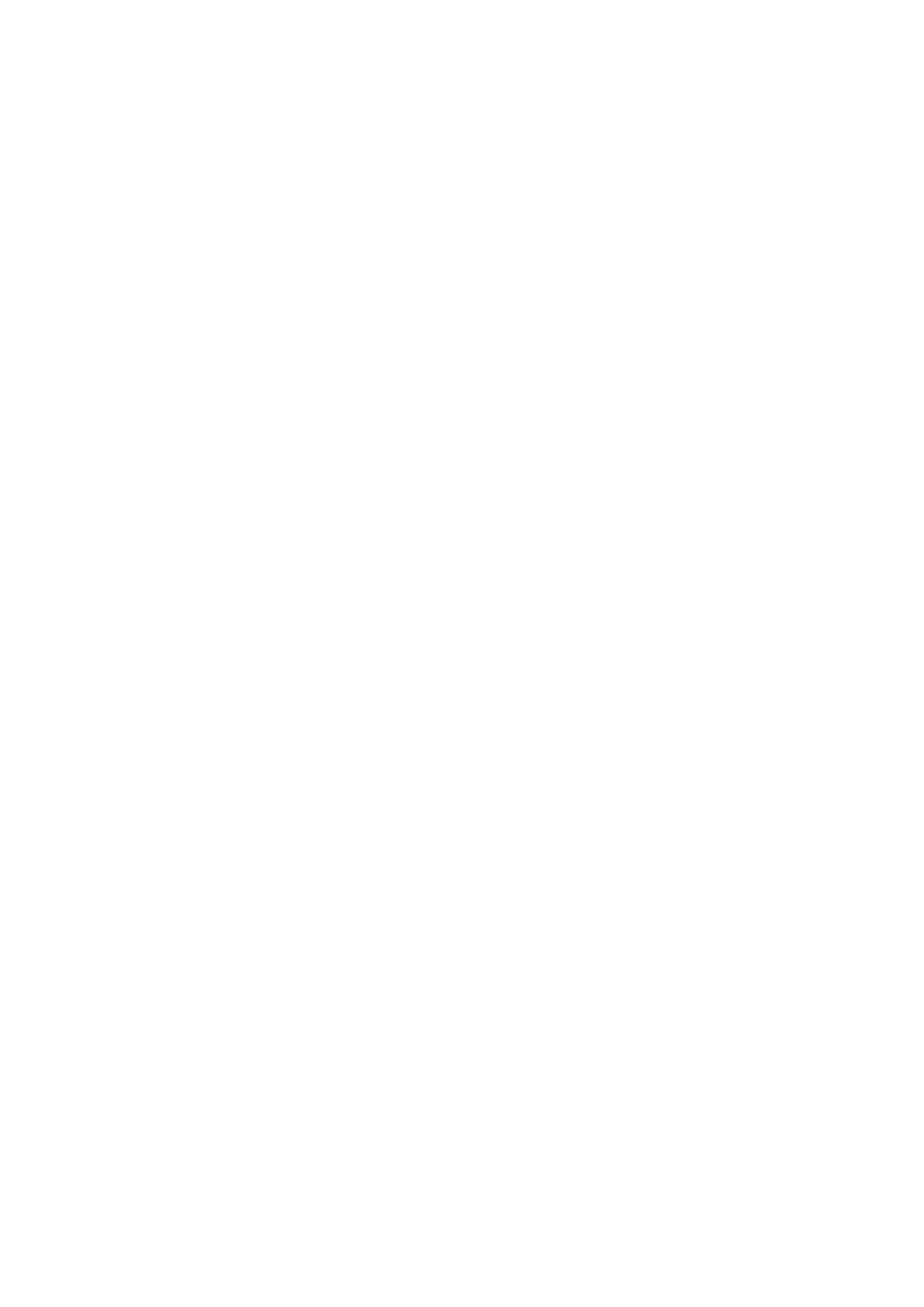



**4**

#### **ENGLISH**

- SAFETY AND OPERATING PRECAUTIONS
	- DESCRIPTION **6**
	- CONNECTION **6**
	- INSTALLATION **10**
	- SPECIFICATIONS **11**

#### **ITALIANO**

- AVVERTENZE PER LA SICUREZZA **14**
	- DESCRIZIONE **16**
	- COLLEGAMENTO **16**
	- INSTALLAZIONE DATI TECNICI **20**
		- **21**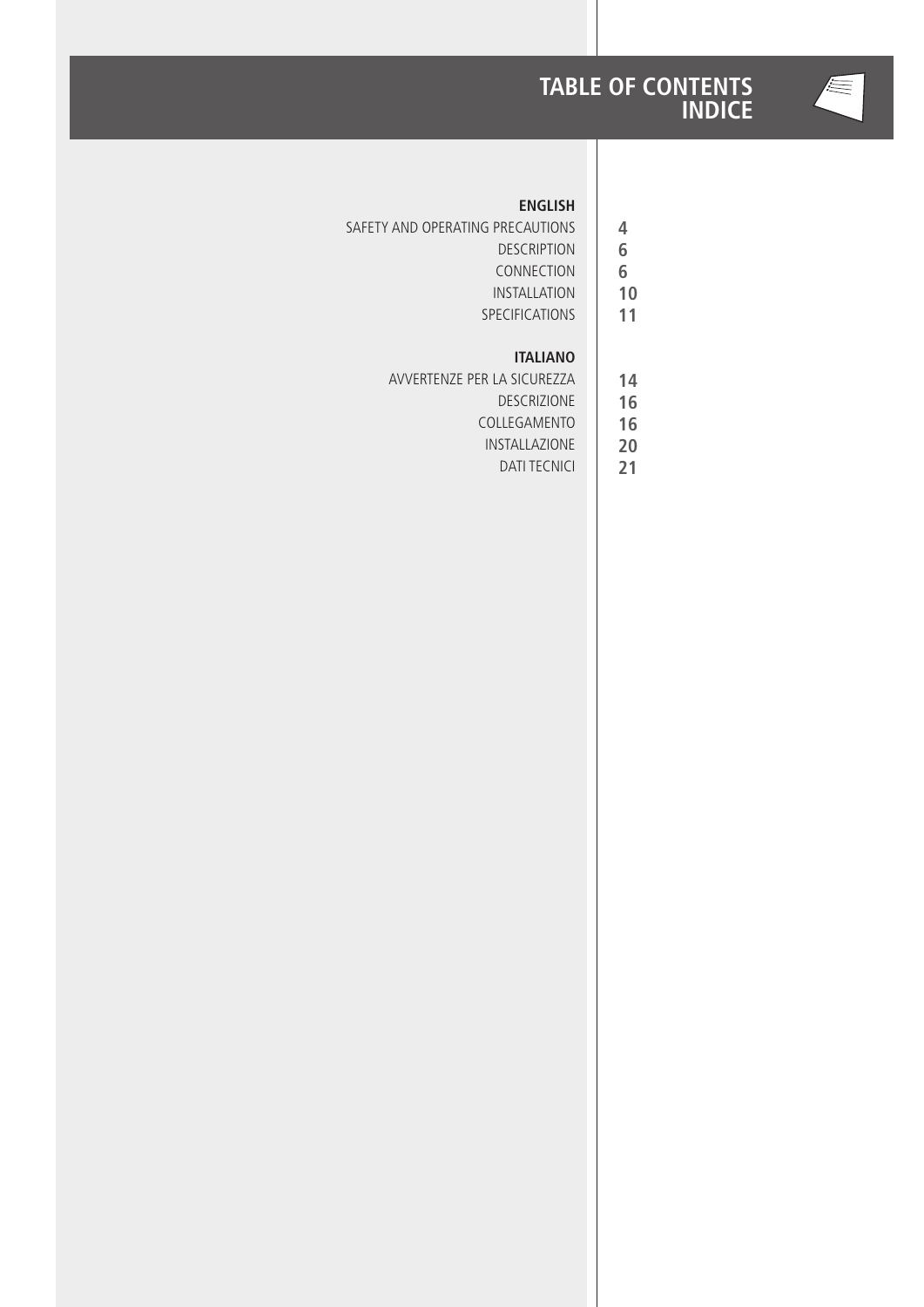| ╾  |  |
|----|--|
|    |  |
|    |  |
|    |  |
| -- |  |
|    |  |
|    |  |

### **SAFETY AND OPERATING PRECAUTIONS**

| Before connecting and using this product, please read this user manual carefully and keep<br>it on hand for future reference. This manual is to be considered an integral part of this<br>product and must accompany it when it changes ownership as a reference for correct<br>installation and use as well as for the safety precautions.<br>RCF S.p.A. will not assume any responsibility for the incorrect installation and / or use of<br>this product.                                                                                                                                                                                                         | <b>IMPORTANT NOTES</b> |  |
|----------------------------------------------------------------------------------------------------------------------------------------------------------------------------------------------------------------------------------------------------------------------------------------------------------------------------------------------------------------------------------------------------------------------------------------------------------------------------------------------------------------------------------------------------------------------------------------------------------------------------------------------------------------------|------------------------|--|
| <b>SAFETY AND OPERATING PRECAUTIONS</b>                                                                                                                                                                                                                                                                                                                                                                                                                                                                                                                                                                                                                              | <b>WARNING</b>         |  |
| 1. All the precautions, in particular the safety ones, must be read with special attention, as<br>they provide important information.                                                                                                                                                                                                                                                                                                                                                                                                                                                                                                                                |                        |  |
| 2. Speaker lines (amplifier outputs) can have a sufficiently high voltage (i.e. 100-70 V) to<br>involve a risk of electrocution: never install or connect speakers when the line is alive.                                                                                                                                                                                                                                                                                                                                                                                                                                                                           |                        |  |
| 3. Make sure all connections have been made correctly and the input voltage of every<br>speaker is suitable for the amplifier output.                                                                                                                                                                                                                                                                                                                                                                                                                                                                                                                                |                        |  |
| 4. Protect speaker lines from damage. Make sure they are positioned in a way that they<br>cannot be stepped on or crushed by objects.                                                                                                                                                                                                                                                                                                                                                                                                                                                                                                                                |                        |  |
| 5. Make sure that no objects or liquids can get inside speakers, as this may cause a short<br>circuit.                                                                                                                                                                                                                                                                                                                                                                                                                                                                                                                                                               |                        |  |
| 6. Never attempt to carry out any operations, modifications or repairs that are not expressly                                                                                                                                                                                                                                                                                                                                                                                                                                                                                                                                                                        |                        |  |
| described in this manual.<br>Contact your authorized service centre or qualified personnel should any of the following<br>occur:                                                                                                                                                                                                                                                                                                                                                                                                                                                                                                                                     |                        |  |
| - A speaker does not function (or works in an anomalous way).<br>- A cable has been damaged.<br>- Objects or liquids have got inside a speaker.<br>- A speaker has been damaged due to heavy impacts or fire.                                                                                                                                                                                                                                                                                                                                                                                                                                                        |                        |  |
| 7. Should a speaker emit any strange smell or smoke, remove it from the line after having<br>immediately switched the amplifier off.                                                                                                                                                                                                                                                                                                                                                                                                                                                                                                                                 |                        |  |
| 8. Do not connect speakers to any equipment or accessories not foreseen.<br>For suspended installation, only use the dedicated anchoring points and do not try to hang<br>speakers by using elements that are unsuitable or not specific for this purpose.<br>Also check the suitability of the support surface to which the product is anchored (wall,<br>ceiling, structure, etc.) and the components used for attachment (wall plugs, screws,<br>brackets not supplied by RCF, etc.), which must guarantee the security of the system /<br>installation over time, also considering, for example, the mechanical vibrations normally<br>generated by transducers. |                        |  |
| 9. RCF S.p.A. strongly recommends that speakers are only installed by professional<br>qualified installers (or specialised firms) who can ensure a correct installation and certify it<br>according to the regulations in force.<br>The entire audio system must comply with the current standards and regulations regarding<br>electrical systems.                                                                                                                                                                                                                                                                                                                  |                        |  |
| <b>10.</b> Mechanical and electrical factors need to be considered when installing professional<br>audio systems (in addition to those which are strictly acoustic, such as sound pressure,<br>angles of coverage, frequency response, etc.).                                                                                                                                                                                                                                                                                                                                                                                                                        |                        |  |
|                                                                                                                                                                                                                                                                                                                                                                                                                                                                                                                                                                                                                                                                      |                        |  |
|                                                                                                                                                                                                                                                                                                                                                                                                                                                                                                                                                                                                                                                                      |                        |  |
|                                                                                                                                                                                                                                                                                                                                                                                                                                                                                                                                                                                                                                                                      |                        |  |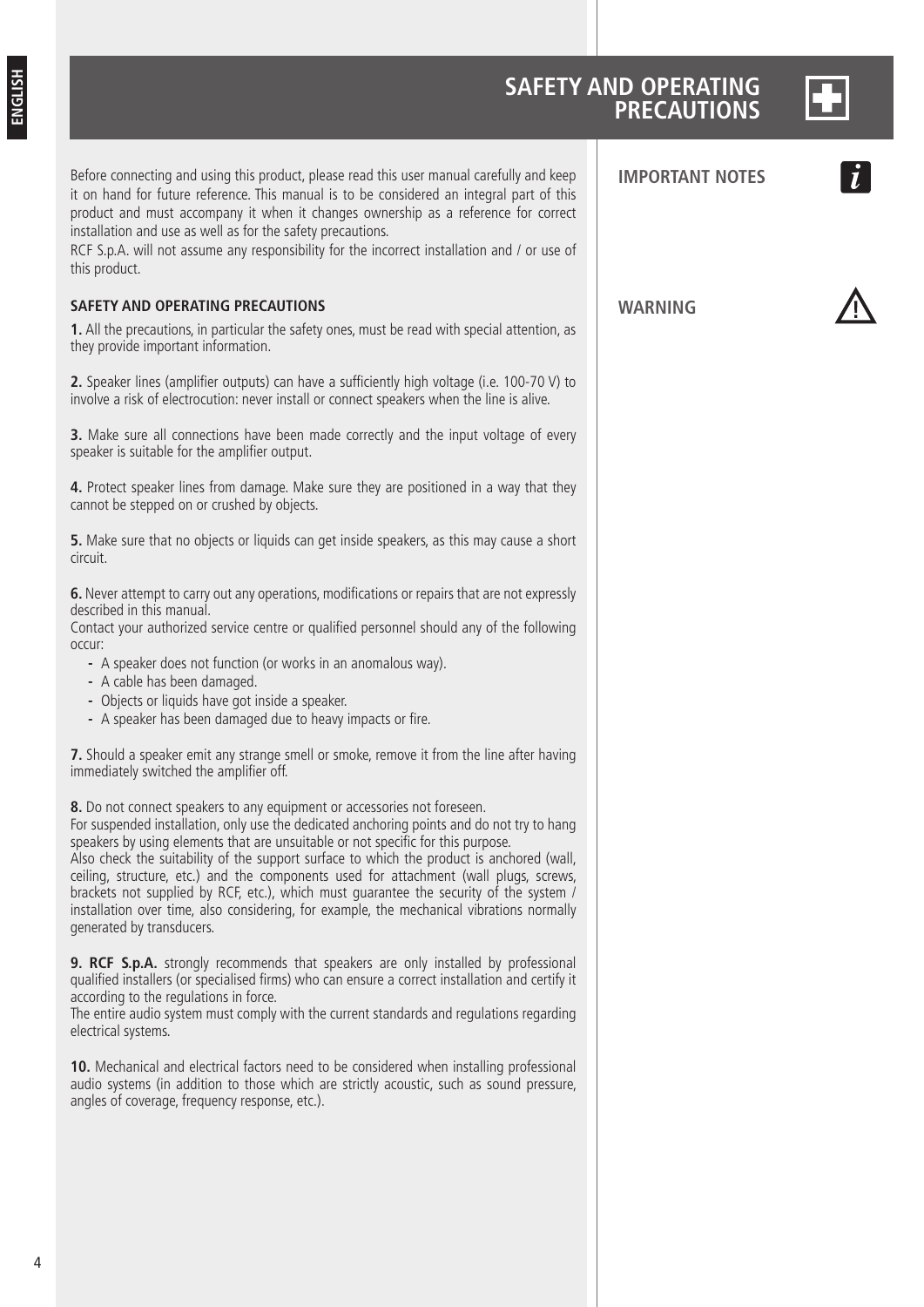#### **11.** Hearing loss

Exposure to high sound levels can cause permanent hearing loss. The acoustic pressure level that leads to hearing loss is different from person to person and depends on the duration of exposure.

To prevent potentially dangerous exposure to high levels of acoustic pressure, anyone who is exposed to these levels should use adequate protection devices.

When a transducer capable of producing high sound levels is being used, it is necessary to wear ear plugs or protective earphones.

See the technical specifications in this user manual to know the maximum sound pressure of each speaker.

**12.** To ensure a correct sound reproduction, speaker phase is to be respected (speakers are connected respecting the amplifier polarity).

This is important when speakers are installed adjacent one another, for instance, in the same room.

Make sure speaker lines are not shorted before turning the amplifier on.

**13.** To prevent inductive effects from causing hum, noise and a bad system working, speaker lines should not be laid together with other electric cables (mains), microphone or line level signal cables connected to amplifier inputs.

**14.** Speaker cables shall have wires with a suitable section (twisted, if possible, to reduce inductive effects due to surrounding electro-magnetic fields) and a sufficient electrical insulation.

Refer to local regulations since there may be additional requirements about cable characteristics.

**15.** Install every speaker far away from any heat source.

**16.** Do not use solvents, alcohol, benzene or other volatile substances for cleaning the external parts. Use a dry cloth instead.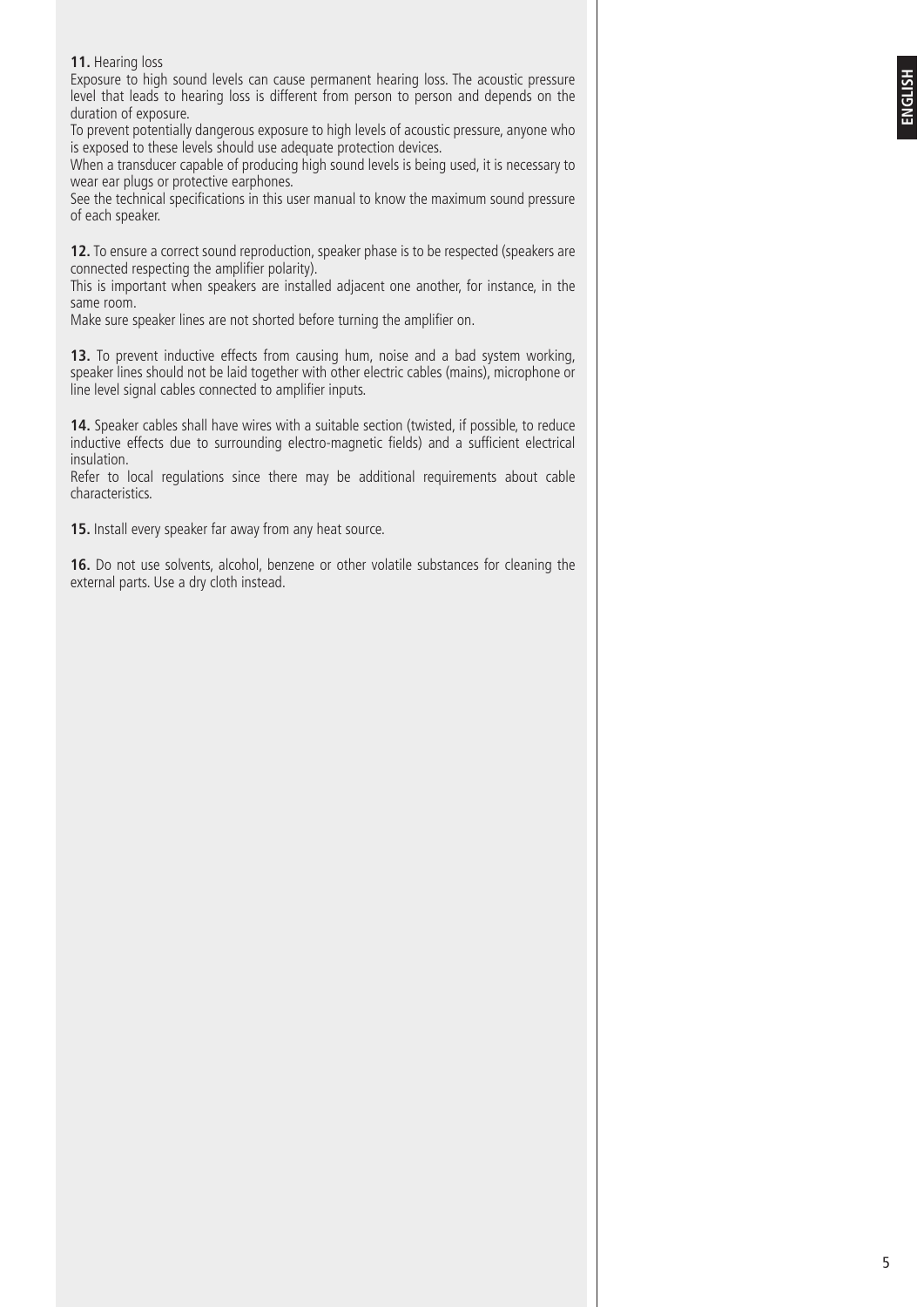### **DESCRIPTION**



MR series monitors are two-way compact speakers. Enclosures are made of self-extinguishing high-density plastic, with a frontal protective grille and four M6 threaded inserts for either the included or the optional mounting hardware.

**MR 40** (black) and **MR 40 W** (white) are equipped with a 4" woofer and a 1" dome tweeter, these can only be used for a low impedance connection (8 Ω). **MR 40T** (black) and **MR 40T W** (white) are identical to the previous ones, but also include an internal transformer (with a power selector on the rear side) that allows the connection to 70 / 100 V constant voltage lines.

**MR 50** (black) and **MR 50 W** (white) are bigger and equipped with a 5" woofer and a 1" dome tweeter, these can only be used for a low impedance connection (8 Ω). **MR 50T** (black) and **MR 50T W** (white) are identical to the previous ones, but also include an internal transformer (with a power selector on the rear side) that allows the connection to 70 / 100 V constant voltage lines.

# **CONNECTION**



**WARNING:** speaker connections should be only made by qualified and experienced personnel having the technical know-how or sufficient specific instructions to ensure that connections are made correctly and prevent any electrical danger.

To prevent any risk of electric shock, do not connect speakers when the amplifier is switched on. Before turning the system on, check all connections and make sure there are no accidental short circuits.

The entire sound system shall be designed and installed in compliance with the current local laws and regulations regarding electrical systems.

Make sure all speakers are connected in phase to ensure a correct sound reproduction.

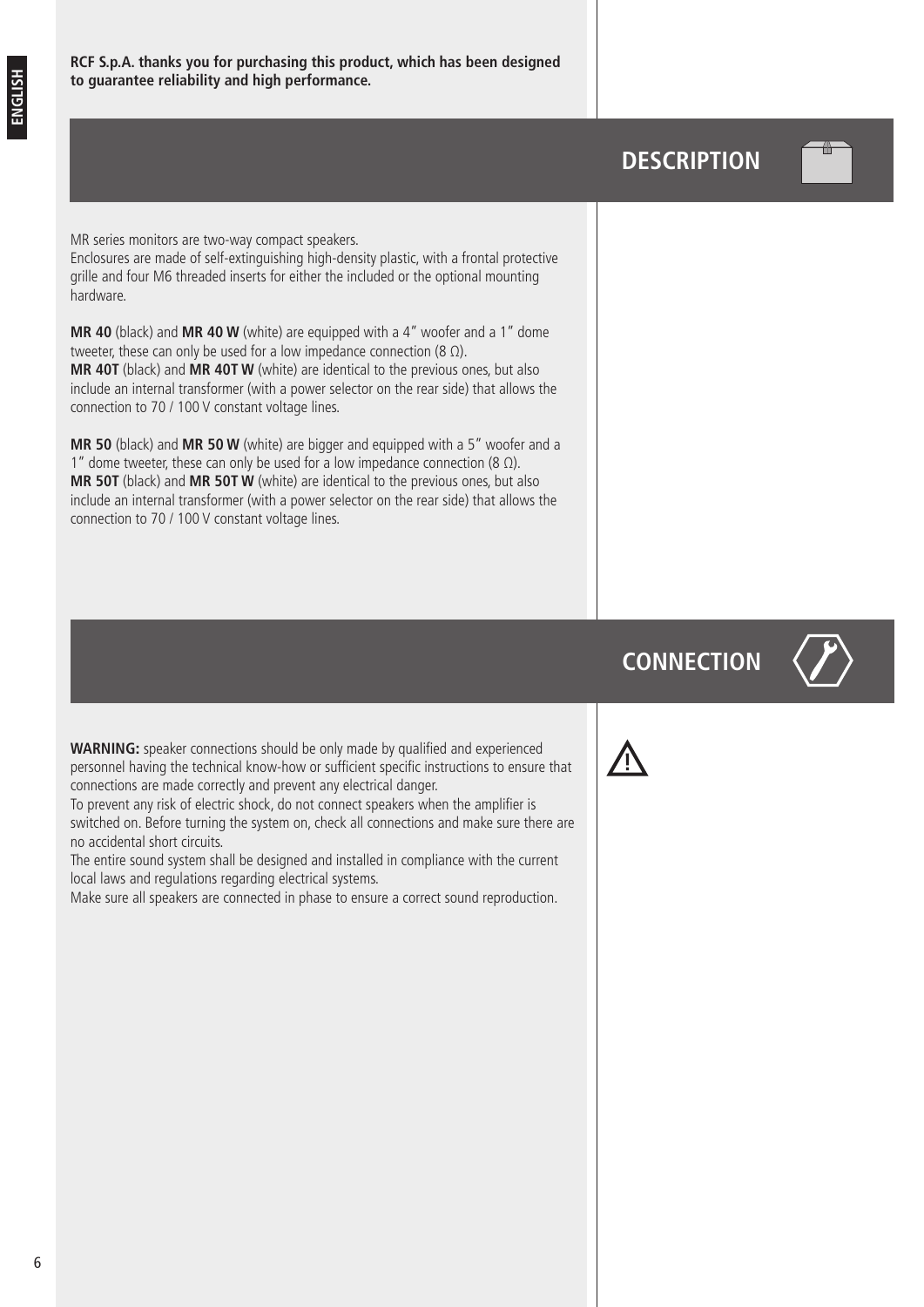#### **NOTES ABOUT THE LOW IMPEDANCE CONNECTION (8 Ω)**

**- IMPORTANT**: on models **MR 40T, MR 40T W, MR 50T, MR 50T W** (equipped with an internal transformer), it is necessary to set the rear power selector to 8  $\Omega$ .





- **-** The total speaker impedance must not be lower than the amplifier output impedance.
- **-** A speaker total impedance equal to the amplifier output one permits to get the maximum deliverable power (but a higher impedance entails less power).
- **-** The total speaker power shall be adequate for the amplifier maximum deliverable power.
- **-** Speaker lines shall be as short as possible (for long distances, it may be necessary to use cables with large cross-section wires).
- **-** The impedance of a single speaker is 8 Ω. For example, the total impedance of the parallel of two speakers is 4  $\Omega$  (impedance = 8 / speaker number).

#### **NOTES ABOUT 70 / 100 V CONSTANT VOLTAGE LINES**

- **-** The speaker input voltage (Vd) shall correspond to the amplifier output voltage (Va).
- **-** The sum of nominal power values (Pd x n) of all speakers connected to the line shall not exceed the amplifier power (Pa).

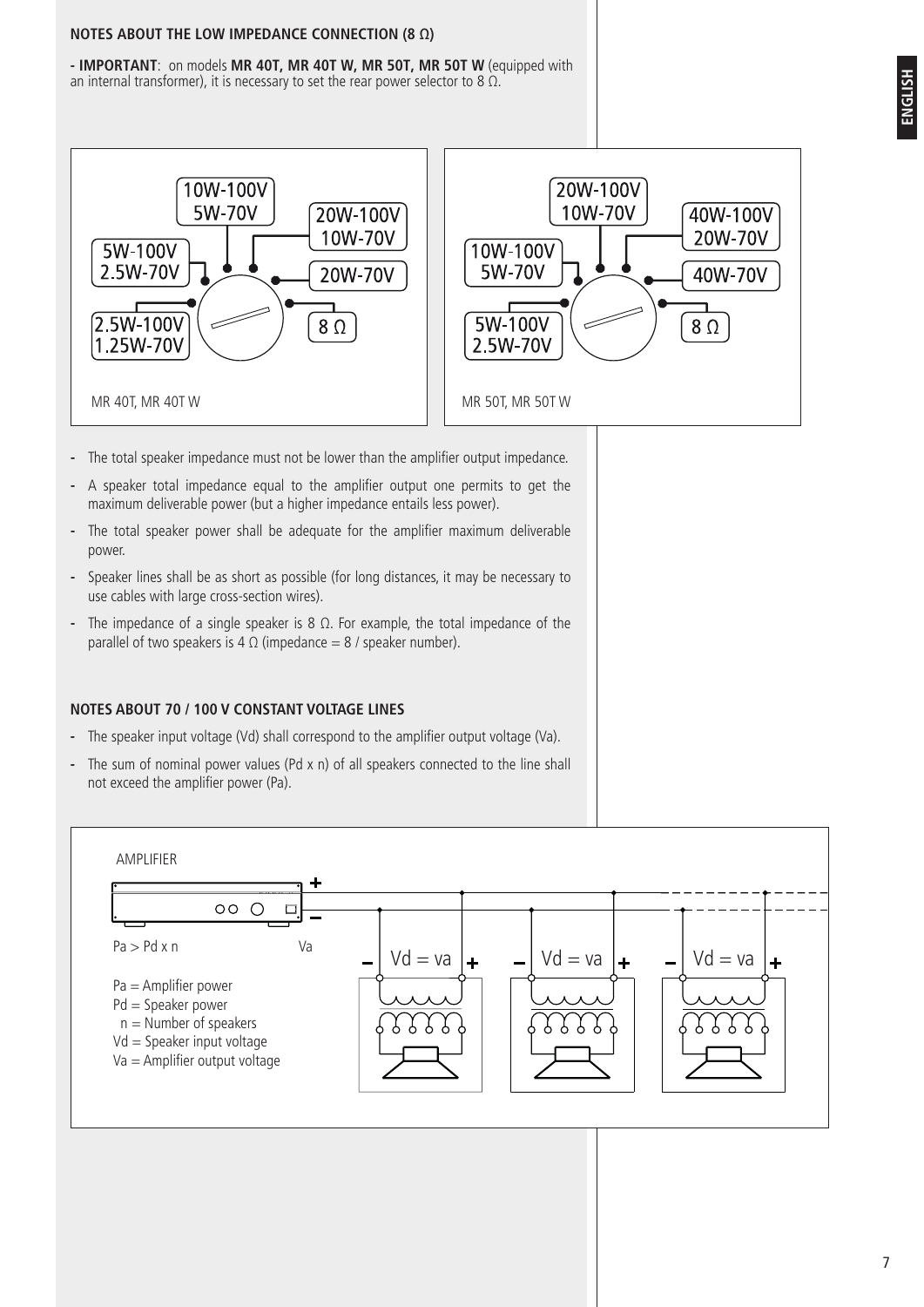#### **POWER SELECTION WHEN LINKED TO 70 / 100 V CONSTANT VOLTAGE LINE (MR 40T, MR 40T W only)**

If this speaker is connected to a 100 / 70 V constant voltage line, select its proper power rate by turning its rotary switch (by using a screw-driver) among the values  $20 - 10 - 5 - 2.5$  W (100 V) or  $20 - 10 - 5 - 2.5 - 1.25$  W (70 V).

#### **WARNING:**

- **- Do NOT select the 8 Ω position** (as this may damage the speaker and the amplifier)!
- **- Do NOT select the 20W-70V position when linked to a 100 V line!**



#### **POWER SELECTION WHEN LINKED TO 70 / 100 V CONSTANT VOLTAGE LINE (MR 50T, MR 50T W only)**

If this speaker is connected to a 100 / 70 V constant voltage line, select its proper power rate by turning its rotary switch (by using a screw-driver) among the values  $40 - 20 - 10 - 5$  W (100 V) or  $40 - 20 - 10 - 5 - 2.5$  W (70 V).

#### **WARNING:**

- **- Do NOT select the 8 Ω position** (as this may damage the speaker and the amplifier)!
- **- Do NOT select the 40W-70V position when linked to a 100 V line!**



#### **TERMINAL STRIP CONNECTION**

Remove the protective cover on the back (by unscrewing the two screws) to access the removable connector (EUROBLOCK type).

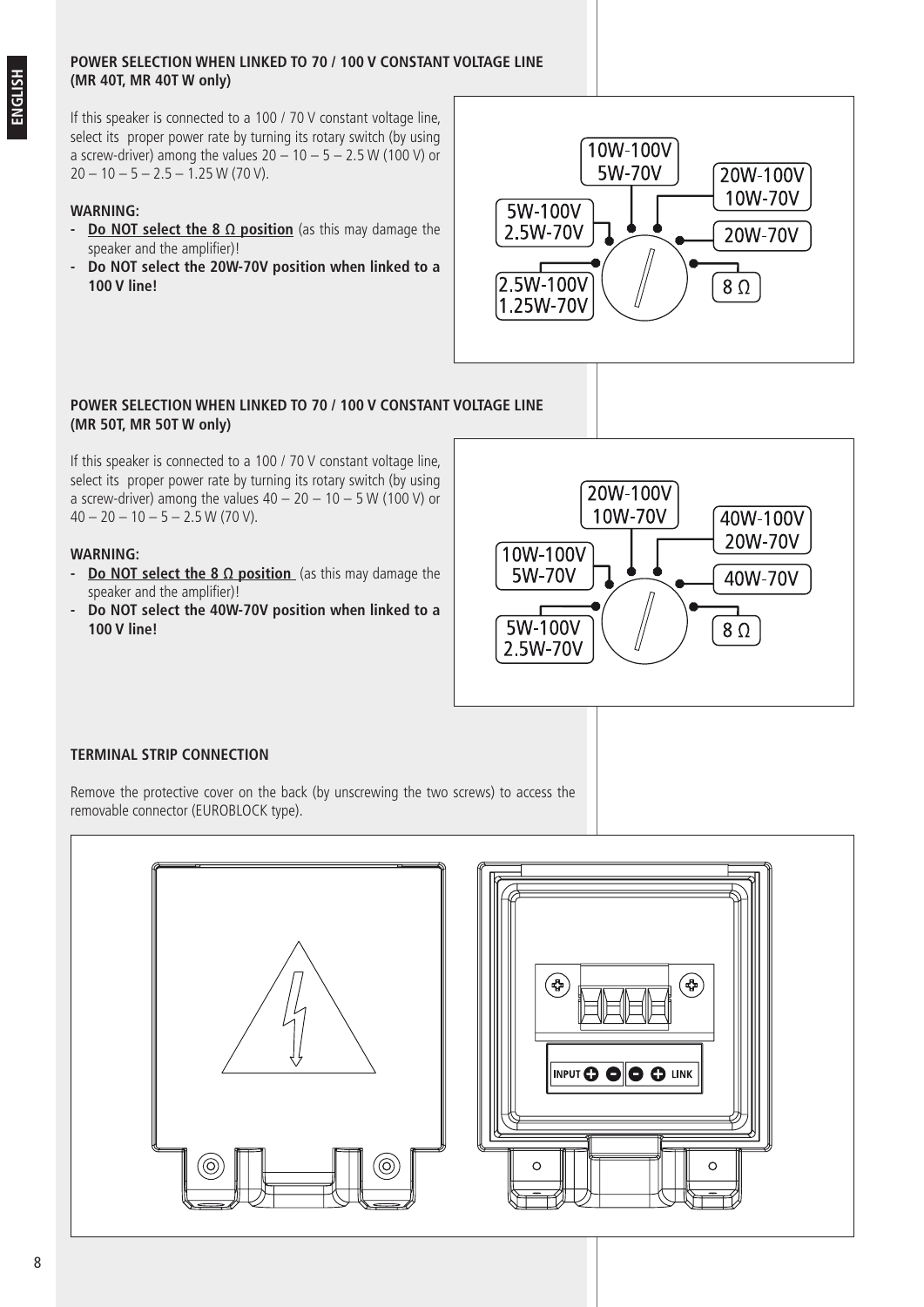The two INPUT contacts (+ and -) allow the connection of the input cable, the two LINK contacts (+ and -) can be linked to an output cable for the parallel connection of other speakers.

Applicable wire section: from 0.75 mm² to 4 mm².

- 1.Connect the line positive wire to the speaker **INPUT +**.
- 2.Connect the line negative wire to the speaker **INPUT –**.
- 3. If necessary, connect in the same way the output cable (to link other speakers in parallel) to speaker **LINK +** and **LINK –**.

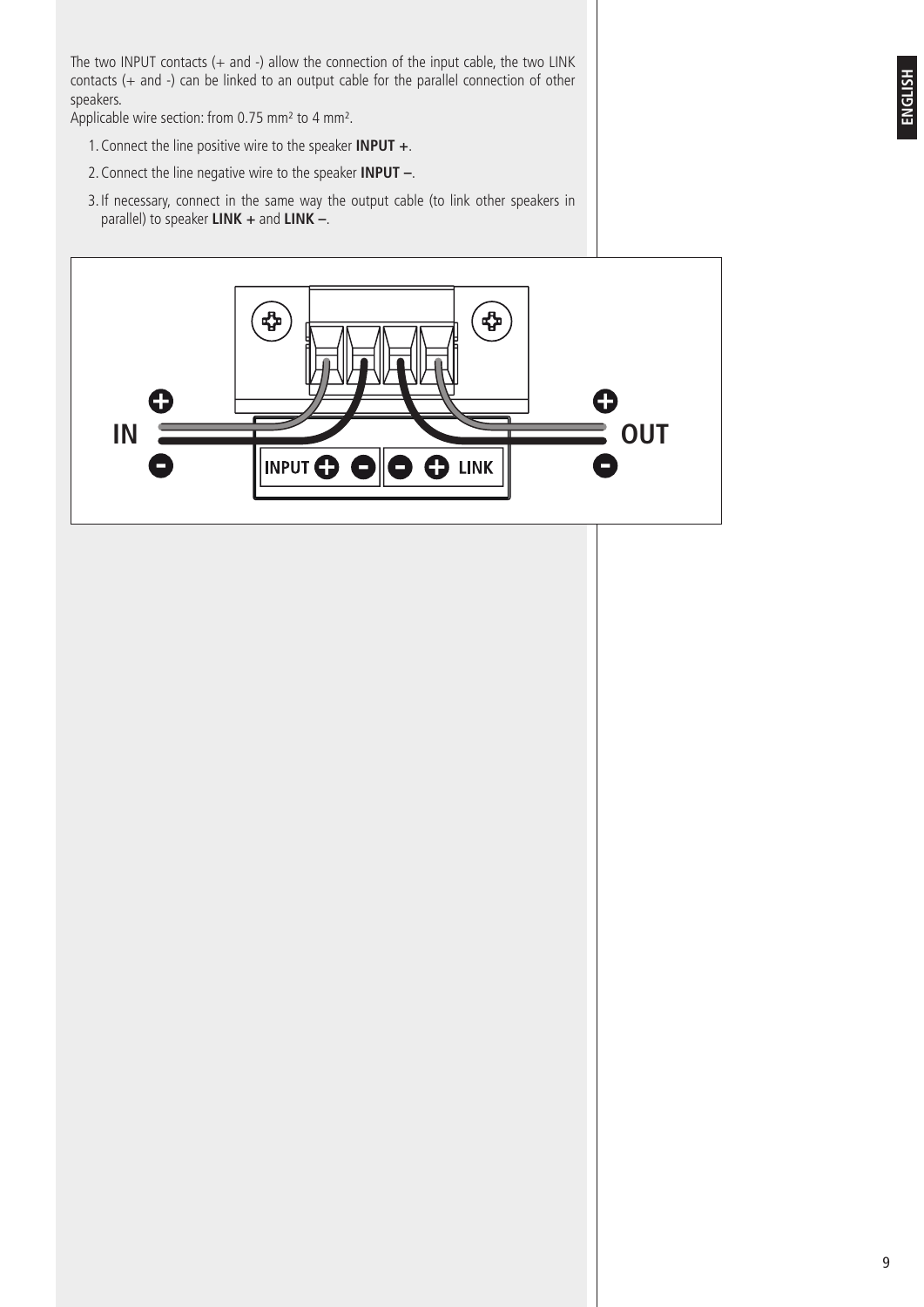# **INSTALLATION**



WARNING: Make sure all speakers are installed in <sup>a</sup> stable and secure way in order to avoid any conditions that may be dangerous for persons or structures.

Ensure the support surface (walls, ceilings, etc.) has the necessary mechanical characteristics to support the speaker weight.

Before installing every speaker, carefully check all components to be used and make sure there is no damage, deformation, corrosion and/or missing or damaged parts that could reduce the safety of the installation.



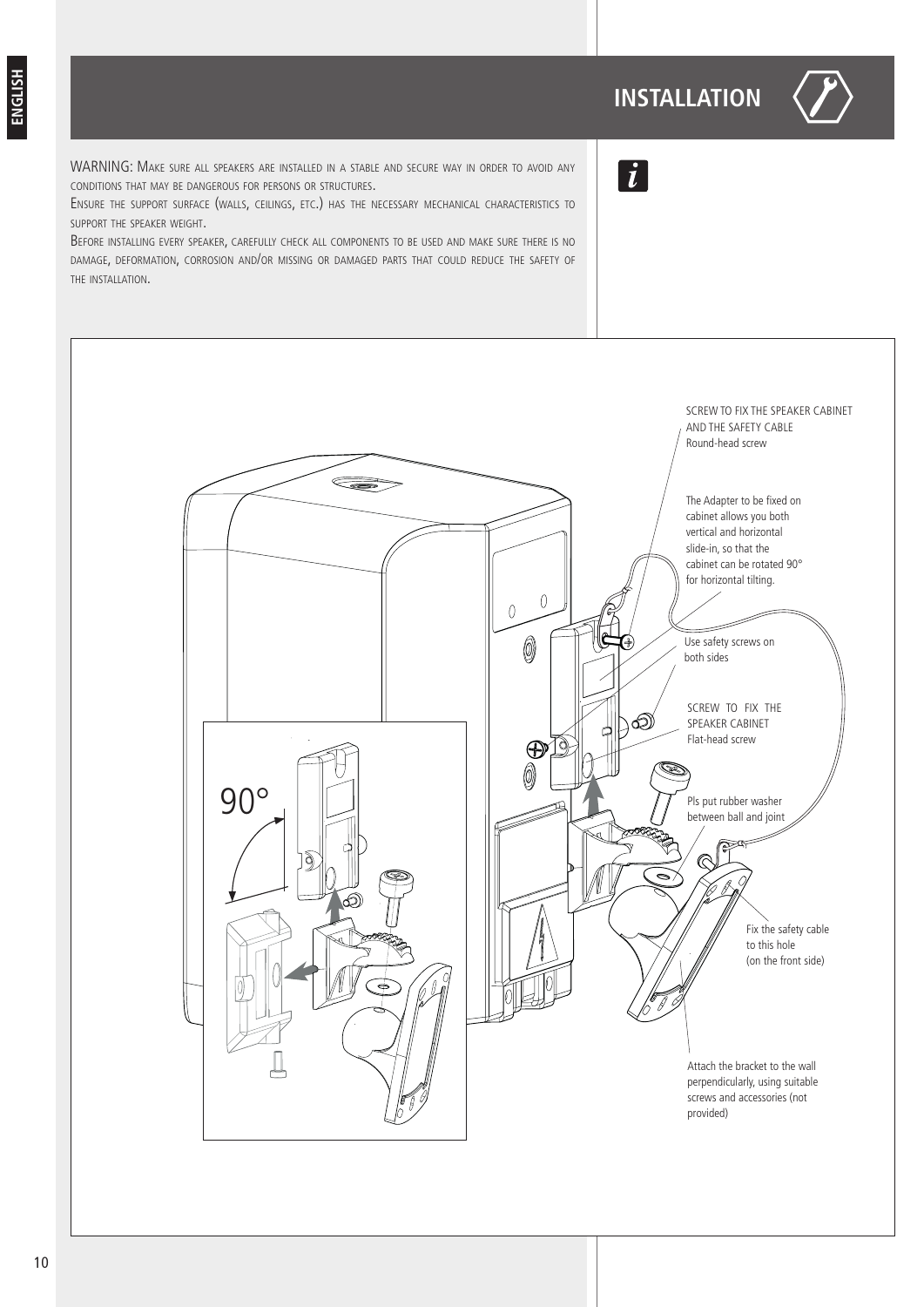|                                                                | MR 40, MR 40 W                                                         | MR 40T, MR 40T W                                                 | MR 50, MR 50 W                                                         | MR 50T, MR 50TW                                                |  |  |  |  |
|----------------------------------------------------------------|------------------------------------------------------------------------|------------------------------------------------------------------|------------------------------------------------------------------------|----------------------------------------------------------------|--|--|--|--|
| ACOUSTICAL / ELECTRICAL S.                                     |                                                                        |                                                                  |                                                                        |                                                                |  |  |  |  |
| Low frequency transducer:                                      | 4" woofer (1" voice coil)                                              |                                                                  | 5" woofer (1" voice coil)                                              |                                                                |  |  |  |  |
| High frequency transducer:                                     | 1" dome tweeter (0.8" voice coil)                                      |                                                                  | 1" dome tweeter (0.8" voice coil)                                      |                                                                |  |  |  |  |
| Frequency response (-10 dB):                                   | 70 Hz ÷ 20 kHz                                                         |                                                                  | 60 Hz $\div$ 20 kHz                                                    |                                                                |  |  |  |  |
| Horizontal coverage angle $(-6 dB)$ :                          | $110^{\circ}$                                                          |                                                                  | $110^{\circ}$                                                          |                                                                |  |  |  |  |
| Vertical coverage angle (- 6 dB):                              |                                                                        | $100^\circ$                                                      | $100^\circ$                                                            |                                                                |  |  |  |  |
| Sensitivity (1 W, 1 m):                                        | 86 dB                                                                  |                                                                  | 87 dB                                                                  |                                                                |  |  |  |  |
| Max. sound pressure level (1 m)<br>(max. power $@ 8 \Omega$ ): | 108 dB                                                                 |                                                                  | 110 dB                                                                 |                                                                |  |  |  |  |
| Power handling:                                                | 40 W (RMS)                                                             | 100V: 20-10-5-2.5W<br>70V: 20-10-5-2.5-1.25 W<br>8 Ω: 40 W (RMS) | 60 W (RMS)                                                             | 100V: 40-20-10-5 W<br>70V: 40-20-10-5-2.5 W<br>8 Ω: 60 W (RMS) |  |  |  |  |
|                                                                |                                                                        |                                                                  |                                                                        |                                                                |  |  |  |  |
| Nominal input impedance:                                       | $8\Omega$                                                              | $8 - 250 - 500 \Omega$<br>$1 - 2 - 4 k\Omega$                    | $8\Omega$                                                              | $8 - 125 - 250 \Omega$<br>$0.5 - 1 - 2 k\Omega$                |  |  |  |  |
| Crossover frequency:                                           | 3 kHz                                                                  |                                                                  | 3 kHz                                                                  |                                                                |  |  |  |  |
| Passive filter:                                                | 12/12 dB/octave                                                        |                                                                  | 12/12 dB/octave                                                        |                                                                |  |  |  |  |
| Bass reflex tuning frequency:                                  | 80 Hz                                                                  |                                                                  | 65 Hz                                                                  |                                                                |  |  |  |  |
| High frequency protection:                                     | Dynamic (LICC)                                                         |                                                                  | Dynamic (LICC)                                                         |                                                                |  |  |  |  |
| Connector:                                                     | Euroblock removable screw terminals                                    |                                                                  | Euroblock removable screw terminals                                    |                                                                |  |  |  |  |
| PHYSICAL SPECIFICATIONS                                        |                                                                        |                                                                  |                                                                        |                                                                |  |  |  |  |
| Cabinet material:                                              | Self-extinguishing plastic                                             |                                                                  | Self-extinguishing plastic                                             |                                                                |  |  |  |  |
| Front protective grille:                                       | Painted zinc plated metal                                              |                                                                  | Painted zinc plated metal                                              |                                                                |  |  |  |  |
| Included accessory:                                            | Wall-mount support                                                     |                                                                  | Wall-mount support                                                     |                                                                |  |  |  |  |
| Rigging inserts:                                               | 4 x M6                                                                 |                                                                  | 4 x M6                                                                 |                                                                |  |  |  |  |
| Colour:                                                        | MR 40, MR 40T: black (RAL 9005)<br>MR 40 W, MR 40T W: white (RAL 9003) |                                                                  | MR 50, MR 50T: black (RAL 9005)<br>MR 50 W, MR 50T W: white (RAL 9003) |                                                                |  |  |  |  |
| Net weight:                                                    | $2.2$ kg                                                               | $2.3$ kg                                                         | 3.8 kg                                                                 | $4.0$ kg                                                       |  |  |  |  |
| Dimensions (w, h, d):                                          | 154 mm, 216 mm, 135 mm                                                 |                                                                  | 187 mm, 270 mm, 167 mm                                                 |                                                                |  |  |  |  |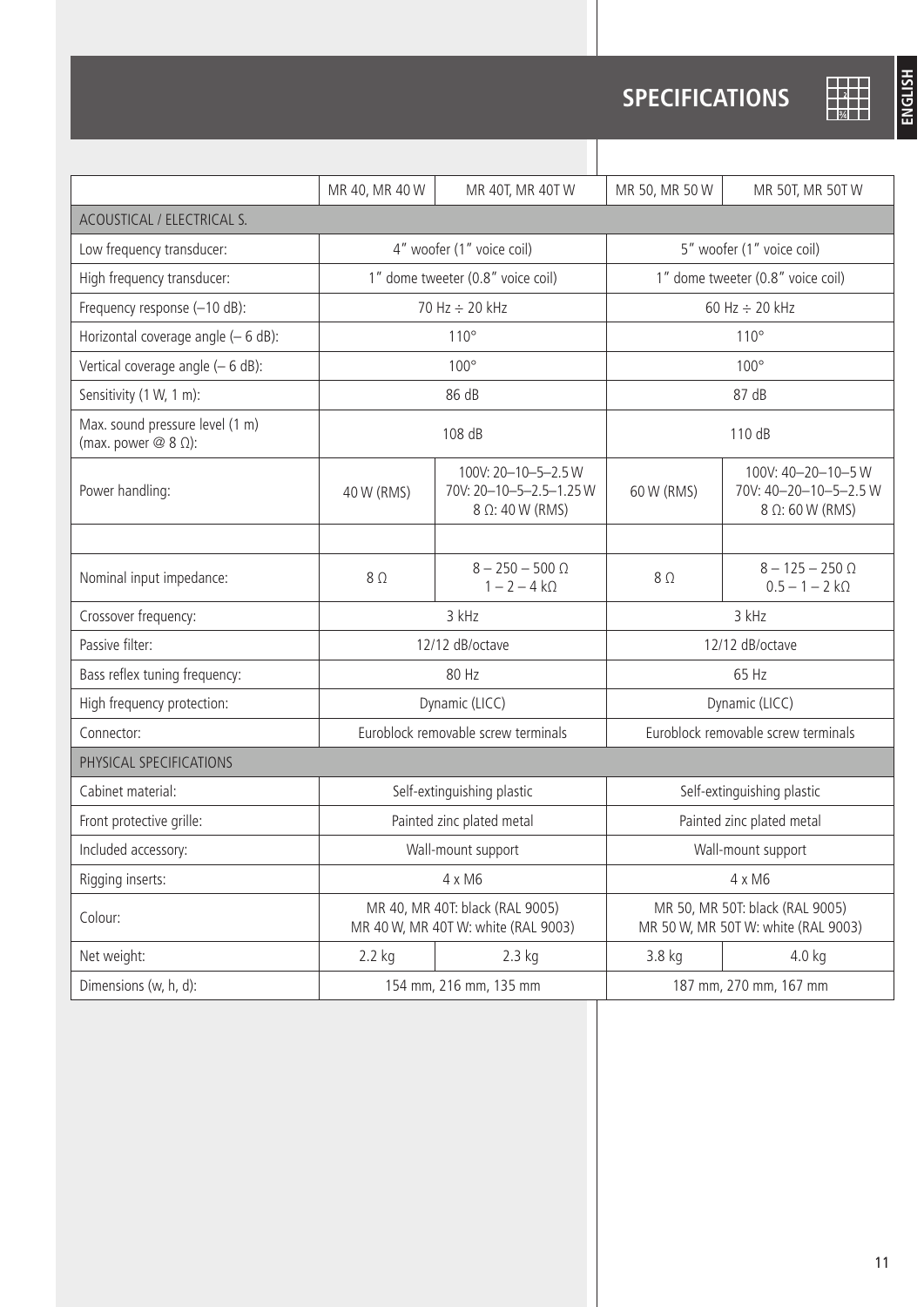#### **MR 40T, MR 40T W**







**MR 50T, MR 50T W** 63.5 [2.50]  $\overline{\Theta}$ 269.7 [10.62] ⊅ [26.9 [4.99] Ø  $\frac{\angle 1}{\textcolor{blue}{\mathcal{O}}\textcolor{blue}{\mathcal{O}}\textcolor{blue}{\mathcal{O}}\textcolor{blue}{\mathcal{O}}\textcolor{blue}{\mathcal{O}}\textcolor{blue}{\mathcal{O}}\textcolor{blue}{\mathcal{O}}\textcolor{blue}{\mathcal{O}}\textcolor{blue}{\mathcal{O}}\textcolor{blue}{\mathcal{O}}\textcolor{blue}{\mathcal{O}}\textcolor{blue}{\mathcal{O}}\textcolor{blue}{\mathcal{O}}\textcolor{blue}{\mathcal{O}}\textcolor{blue}{\mathcal{O}}\textcolor{blue}{\mathcal{O}}\textcolor{blue}{\mathcal{O}}\textcolor{blue}{\mathcal$ Ÿ  $7$  [.28] 167 [6.57] 186.4 [7.34]  $91 [3.58]$ M<sub>6</sub>  $\overline{\phi}$ 1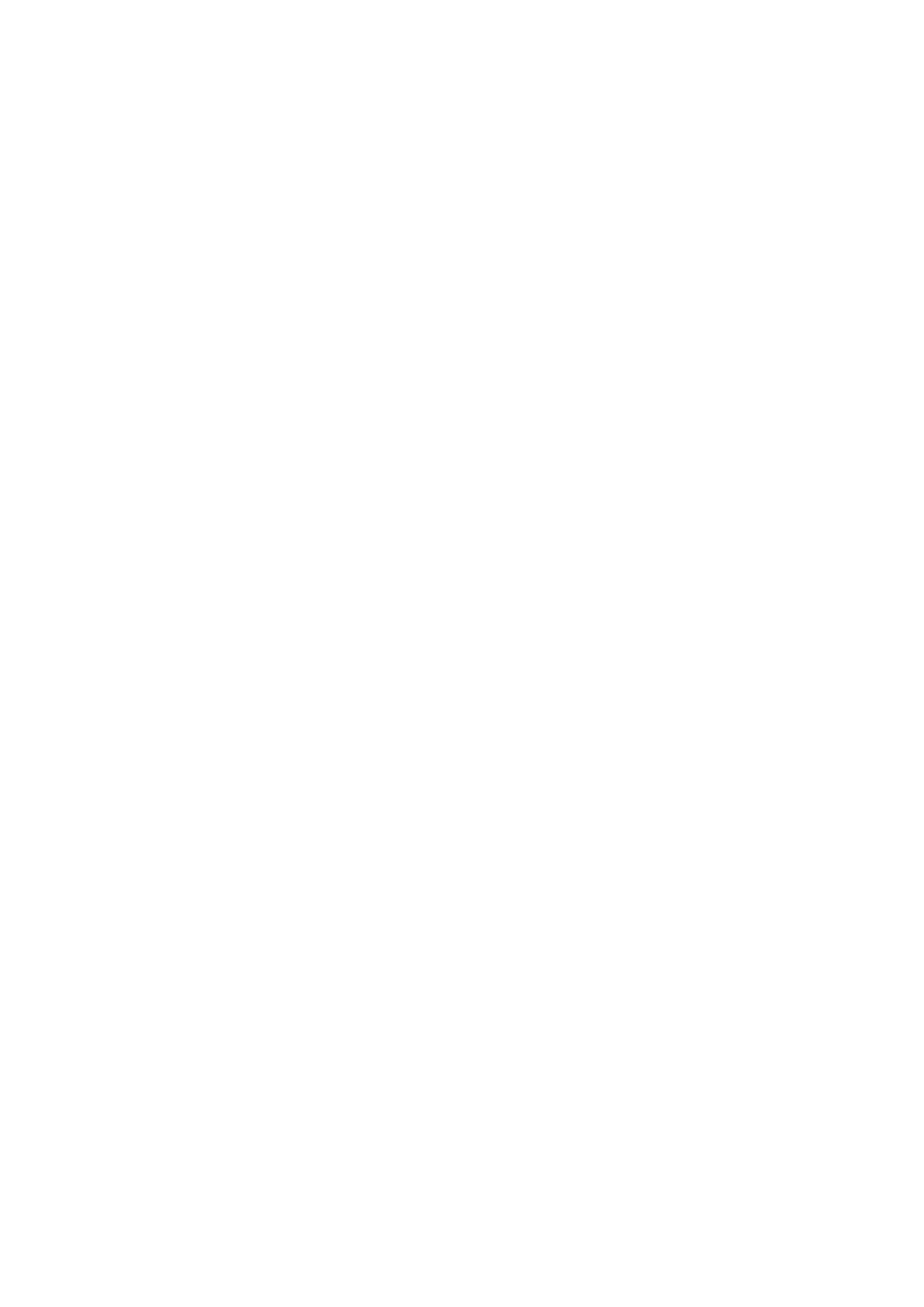### **AVVERTENZE PER LA SICUREZZA**



Prima di collegare ed utilizzare questo prodotto, leggere attentamente le istruzioni contenute in questo manuale, il quale è da conservare per riferimenti futuri. Il presente manuale costituisce parte integrante del prodotto e deve accompagnare quest'ultimo anche nei passaggi di proprietà, per permettere al nuovo proprietario di conoscere le modalità d'installazione e d'utilizzo e le avvertenze per la sicurezza.

L'installazione e l'utilizzo errati del prodotto esimono la RCF S.p.A. da ogni responsabilità.

#### **AVVERTENZE PER LA SICUREZZA E PRECAUZIONI D'USO**

**1.** Tutte le avvertenze, in particolare quelle relative alla sicurezza, devono essere lette con particolare attenzione, in quanto contengono importanti informazioni.

**2.** La linea ai diffusori acustici (uscita dell'amplificatore) può avere una tensione sufficientemente alta (es. 100 V) da costituire un rischio di folgorazione per le persone: non procedere mai all'installazione od alla connessione dei diffusori acustici quando la linea è in tensione.

**3.** Assicurarsi che tutte le connessioni siano corrette e che la tensione d'ingresso di ogni diffusore sia compatibile con le caratteristiche d'uscita dell'amplificatore.

**4.** Accertarsi che la linea diffusori non possa essere calpestata o schiacciata da oggetti, al fine di salvaguardarne la perfetta integrità.

**5.** Impedire che oggetti o liquidi entrino all'interno dei diffusori acustici, perché potrebbero causare un cortocircuito.

**6.** Non eseguire sui diffusori acustici interventi o modifiche o riparazioni se non quelle espressamente descritte sul manuale istruzioni.

Contattare centri di assistenza autorizzati o personale altamente qualificato quando:

- **-** un diffusore non funziona (o funziona in modo anomalo);
- **-** un cavo è danneggiato;
- **-** oggetti o liquidi sono entrati in un diffusore acustico;
- **-** un diffusore acustico non è più integro (a causa di urti / incendio).

**7.** Nel caso che da un diffusore acustico provengano odori anomali o fumo, spegnere immediatamente l'amplificatore relativo alla linea e poi scollegare il diffusore.

**8.** Non collegare ai diffusori acustici apparecchi ed accessori non previsti.

Quando è prevista l'installazione sospesa, utilizzare solamente gli appositi punti di ancoraggio e non cercare di appendere i diffusori con elementi non idonei o previsti allo scopo.

Verificare inoltre l'idoneità del supporto (parete, soffitto, struttura ecc.) e dei componenti utilizzati per il fissaggio (tasselli, viti, staffe non fornite da RCF, ecc.) che devono garantire la sicurezza dell'impianto / installazione nel tempo, anche considerando, ad esempio, vibrazioni meccaniche normalmente generate da un trasduttore.

**9.** La **RCF S.p.A.** raccomanda vivamente che l'installazione dei diffusori acustici sia eseguita solamente da installatori professionali qualificati (oppure da ditte specializzate) in grado di farla correttamente e certificarla in accordo con le normative vigenti. Tutto il sistema audio dovrà essere in conformità con le norme e le leggi vigenti in materia di impianti elettrici.

**10.** Si devono considerare i fattori meccanici ed elettrici quando si installa un sistema audio professionale (oltre a quelli prettamente acustici, come la pressione sonora, gli angoli di copertura, la risposta in frequenza, ecc.).

**ATTENZIONE**

**IMPORTANTE**

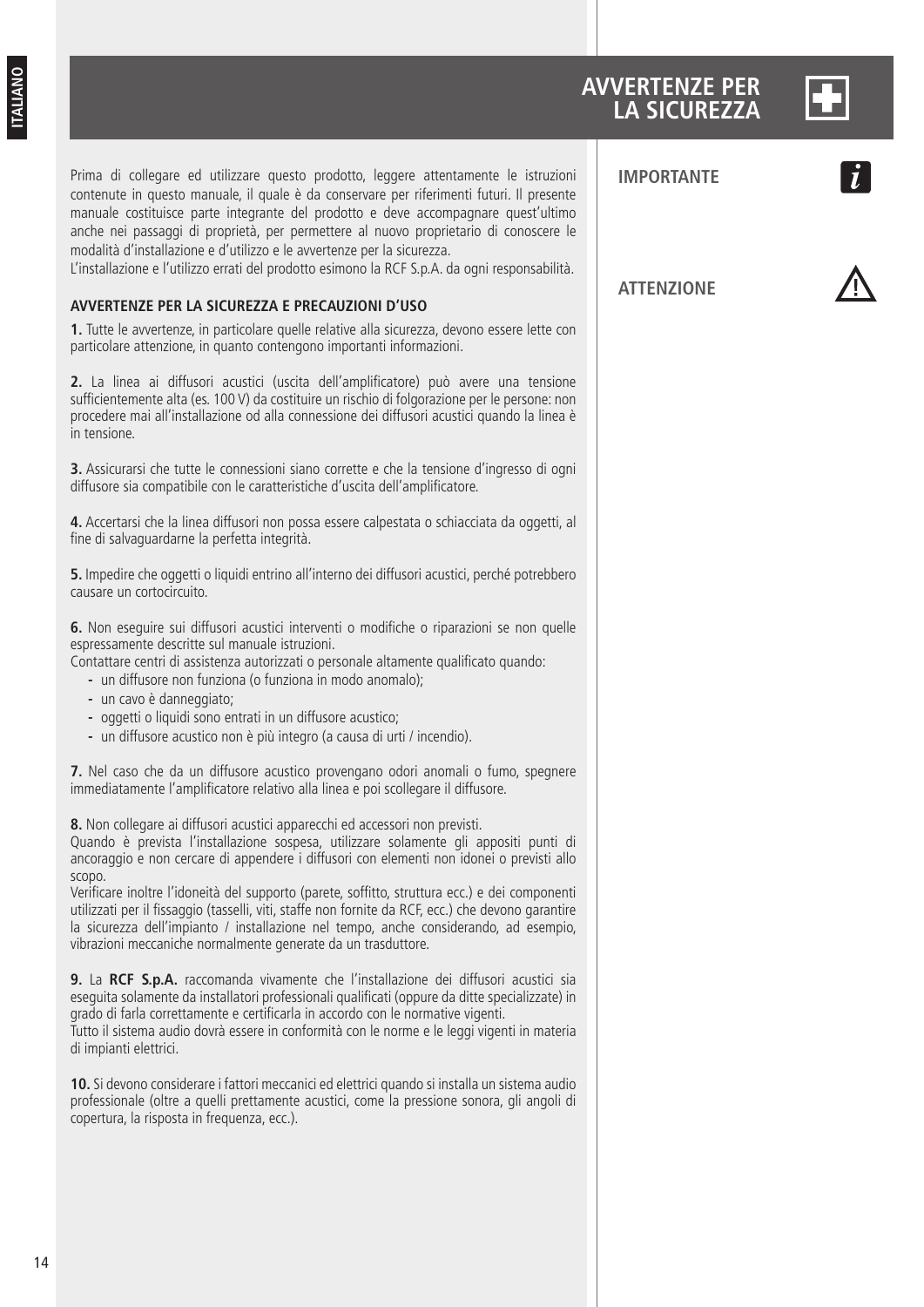#### **11.** Perdita dell'udito

L'esposizione ad elevati livelli sonori può provocare la perdita permanente dell'udito. Il livello di pressione acustica pericolosa per l'udito varia sensibilmente da persona a persona e dipende dalla durata dell'esposizione. Per evitare un'esposizione potenzialmente pericolosa ad elevati livelli di pressione acustica, è necessario che chiunque sia sottoposto a tali livelli utilizzi delle adeguate protezioni; quando si fa funzionare un trasduttore in grado di produrre elevati livelli sonori, è necessario indossare dei tappi per orecchie o delle cuffie protettive.

Consultare i dati tecnici contenuti nel presente manuale d'uso per conoscere la massima pressione sonora che ogni diffusore acustico è in grado di produrre.

**12.** I diffusori acustici devono essere collegati in fase (corrispondenza delle polarità +/– tra amplificatori e diffusori) in modo da garantire una corretta riproduzione audio, soprattutto quando i diffusori sono collocati in posizione fra loro adiacente o nello stesso ambiente. Assicurarsi che la linea dei diffusori acustici non sia in cortocircuito prima di accendere l'amplificatore.

**13.** Per evitare che fenomeni induttivi diano luogo a ronzii, disturbi e compromettano il buon funzionamento dell'impianto, le linee diffusori non devono essere canalizzate insieme ai conduttori dell'energia elettrica, ai cavi microfonici, alle linee di segnale a basso livello che fanno capo ad amplificatori.

**14.** I cavi per i collegamenti dei diffusori dovranno avere conduttori di sezione adeguata (possibilmente intrecciati, per minimizzare gli effetti induttivi dovuti all'accoppiamento con campi elettro-magnetici circostanti) ed un isolamento idoneo; riferirsi alle normative locali in quanto potrebbero esserci requisiti aggiuntivi inerenti alle caratteristiche dei cavi.

**15.** Collocare ogni diffusore lontano da fonti di calore.

**16.** Non usare solventi, alcool, benzina o altre sostanze volatili per la pulitura delle parti esterne; usare un panno asciutto.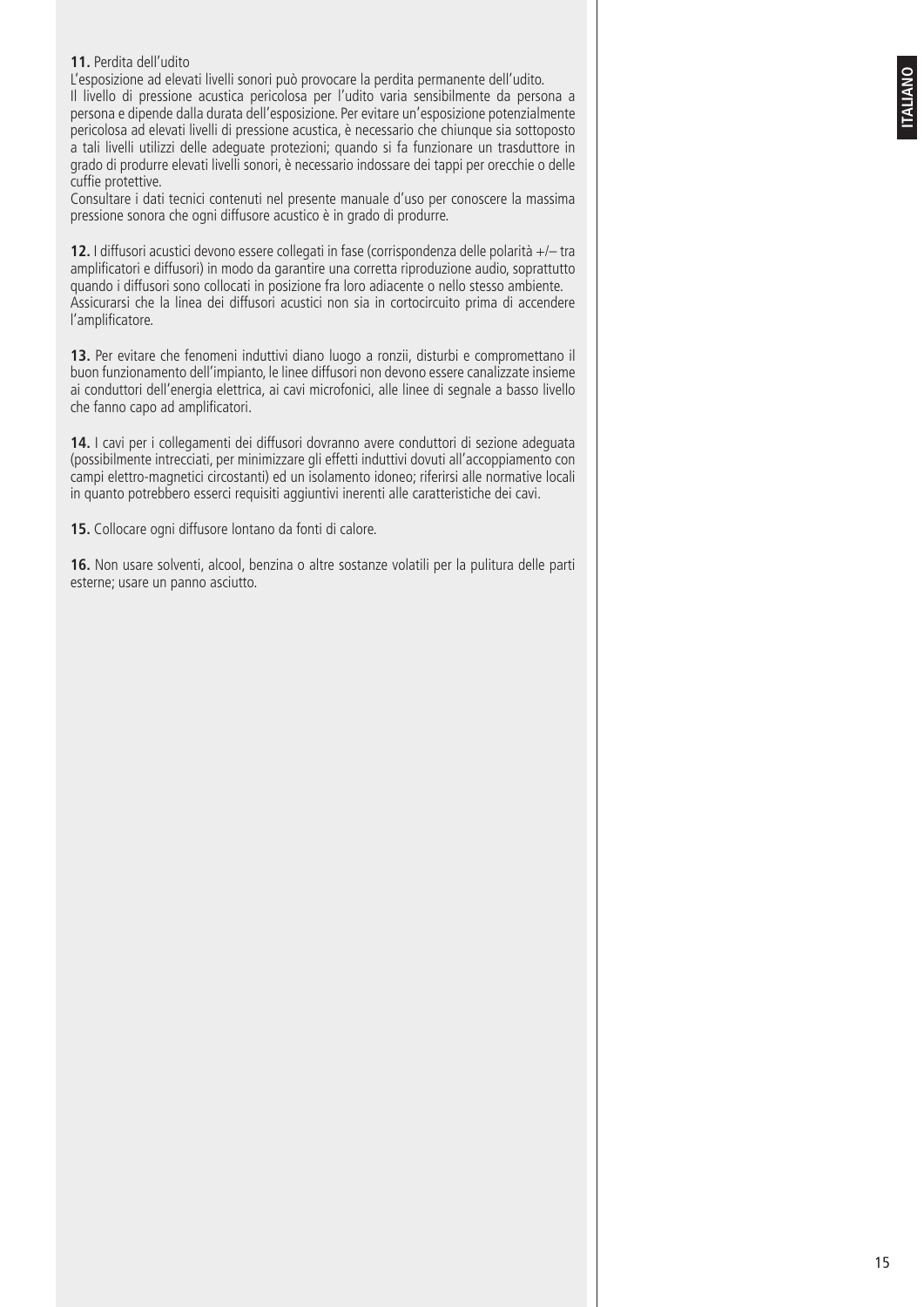## **DESCRIZIONE**



I monitor serie "MR" sono diffusori acustici compatti a due vie. Sul mobile (realizzato in plastica autoestinguente ad alta densità) sono presenti 4 inserti filettati M6 che permettono il fissaggio degli accessori (standard od opzionali) per installazione di ciascun diffusore con diverse modalità; sono forniti a corredo i supporti a snodo per l'installazione a parete.

Sul lato frontale, è presente una griglia protettiva.

I modelli **MR 40** (nero) e **MR 40 W** (bianco) sono dotati di un woofer da 4" ed un tweeter a cupola da 1" e predisposti per il solo collegamento a bassa impedenza (8 Ω); i modelli **MR 40T** (nero) e **MR 40T W** (bianco) sono identici ai precedenti, ma hanno inoltre un trasformatore interno che permette la connessione ad una linea a tensione costante 100 / 70 V, con selettore della potenza sul retro.

I modelli **MR 50** (nero) e **MR 50 W** (bianco) sono di dimensioni maggiori e dotati di un woofer da 5" ed un tweeter a cupola da 1"e predisposti per il solo collegamento a bassa impedenza (8 Ω). Anche in questo caso, le varianti **MR 50T** (nero) e **MR 50T W** (bianco) sono dotate di un trasformatore interno che permette la connessione ad una linea a tensione costante 100 / 70 V, con selettore della potenza sul retro.

# **COLLEGAMENTO**



**ATTENZIONE:** per il collegamento dei diffusori acustici, si raccomanda di rivolgersi a personale qualificato ed addestrato avente conoscenze tecniche od esperienza od istruzioni specifiche sufficienti per permettergli di realizzare correttamente le connessioni e prevenire i pericoli dell'elettricità.

Per evitare il rischio di shock elettrici, non collegare diffusori acustici con l'amplificatore acceso.

Prima di far funzionare il diffusore acustico, è buona norma ricontrollare tutte le connessioni, verificando in particolar modo che non vi siano dei cortocircuiti accidentali. Tutto l'impianto di sonorizzazione dovrà essere realizzato in conformità con le norme e le leggi vigenti in materia di impianti elettrici.

Per garantire una corretta riproduzione audio, effettuare il collegamento di tutti i diffusori acustici "in fase".

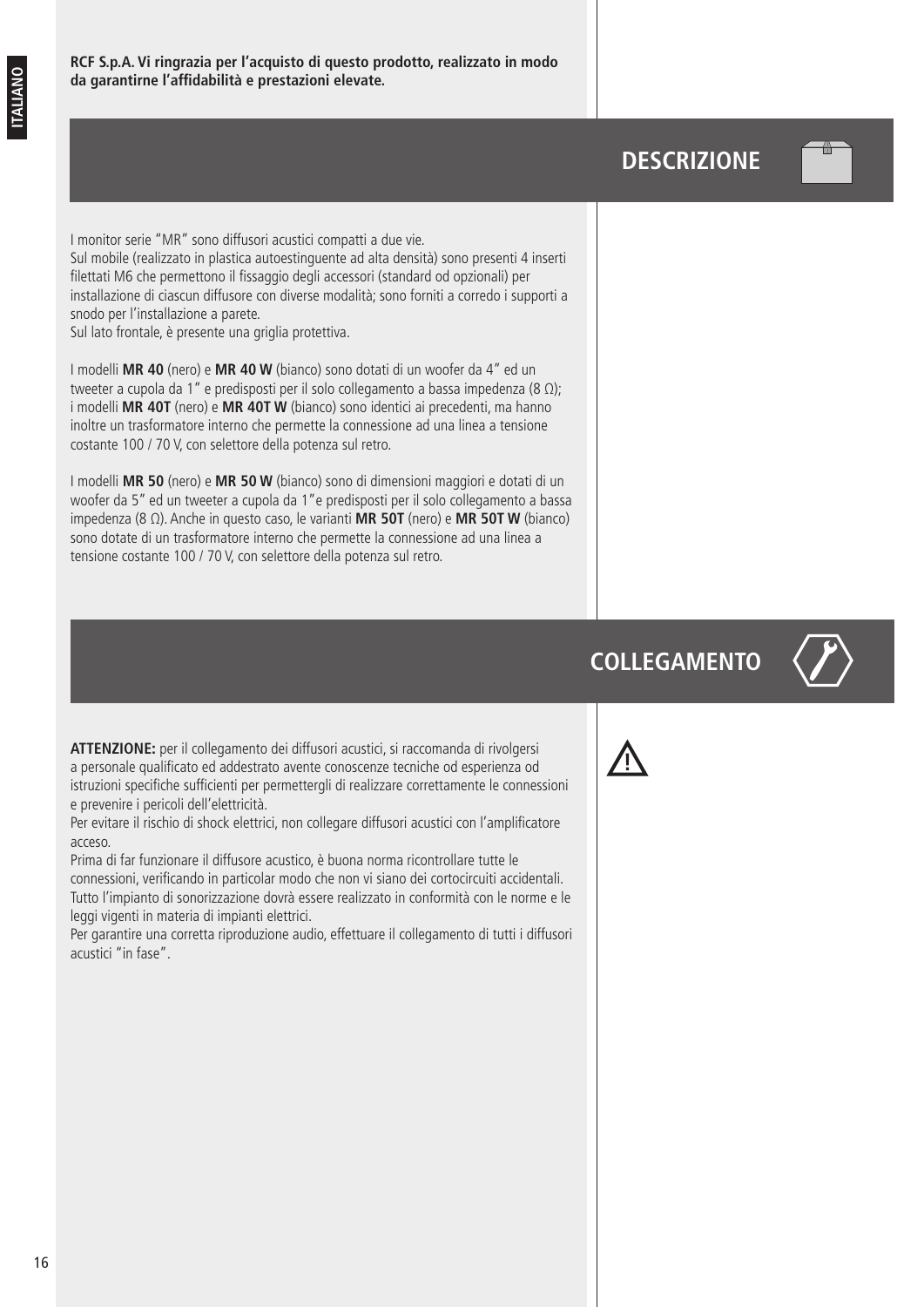#### **NOTE PER IL COLLEGAMENTO A BASSA IMPEDENZA (8 Ω)**

**- IMPORTANTE**: nei modelli **MR 40T**, **MR 40T W**, **MR 50T**, **MR 50T W** (dotati di trasformatore interno), è necessario impostare il selettore sul retro nella posizione 8 Ω.





- **-** L'impedenza totale dei diffusori non deve essere inferiore a quella d'uscita dell'amplificatore.
- **-** L'impedenza complessiva dei diffusori uguale a quella d'uscita dell'amplificatore permette l'erogazione della massima potenza (mentre un'impedenza superiore comporta una riduzione della potenza erogata).
- **-** La somma delle potenze dei diffusori deve essere adeguata alla potenza massima erogabile dall'amplificatore.
- **-** La lunghezza delle linee diffusori deve essere ridotta al minimo (una lunga distanza può comportare l'uso di cavi con conduttori aventi sezioni elevate).
- **-** L'impedenza di un singolo diffusore acustico è 8 Ω; ad esempio, il collegamento in parallelo di due diffusori acustici comporta un'impedenza complessiva di 4 Ω (impedenza = 8 / numero dei diffusori).

#### **NOTE PER IL COLLEGAMENTO CON LINEA A TENSIONE COSTANTE (100 / 70 V)**

- **-** La tensione d'ingresso del diffusore (Vd) deve corrispondere con la tensione d'uscita dell'amplificatore (Va).
- **-** La somma delle potenze nominali di tutti i diffusori (Pd x n) collegati alla linea non deve superare quella dell'amplificatore (Pa).

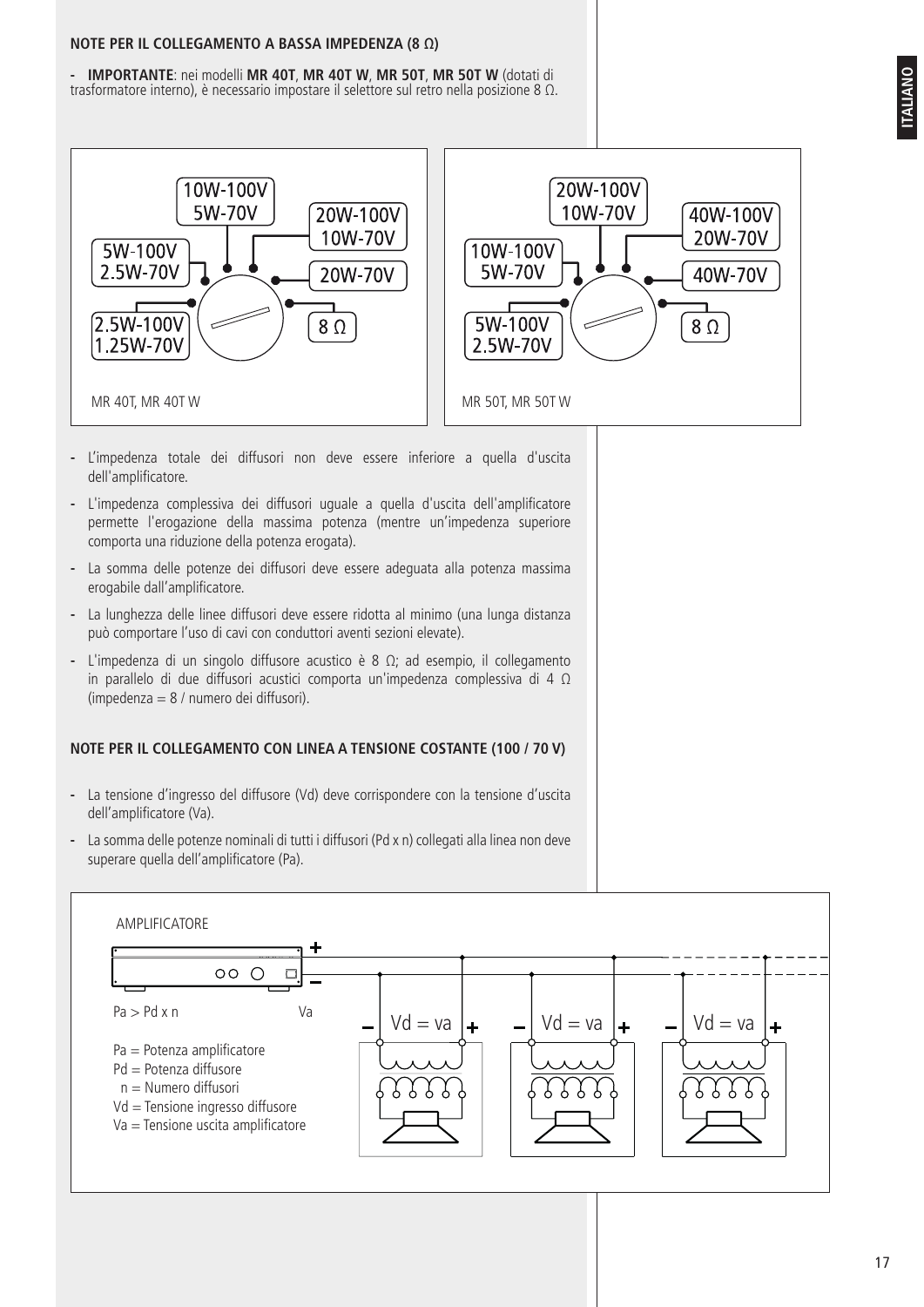#### **SELEZIONE DELLA POTENZA CON LINEA A TENSIONE COSTANTE 100 / 70 V (solo MR 40T, MR 40T W)**

Se il diffusore acustico è collegato ad una linea a tensione costante, si può scegliere la potenza adeguata (ruotando il selettore sul retro tramite un cacciavite) tra i valori  $20 - 10 - 5 - 2.5$  W con tensione 100 V oppure 20 – 10 – 5 – 2,5 – 1,25 W con tensione 70 V.

#### **ATTENZIONE:**

- **- NON selezionare la posizione 8 Ω** (il diffusore acustico e l'amplificatore potrebbero danneggiarsi)!
- **- NON selezionare la posizione 20W-70V con collegamento a linea 100 V!**



#### **SELEZIONE DELLA POTENZA CON LINEA A TENSIONE COSTANTE 100 / 70 V (solo MR 50T, MR 50T W)**

Se il diffusore acustico è collegato ad una linea a tensione costante, si può scegliere la potenza adeguata (ruotando il selettore sul retro tramite un cacciavite) tra i valori 40 – 20 – 10 – 5 W con tensione 100 V oppure 40 – 20 – 10 – 5 – 2,5 W con tensione 70 V.

#### **ATTENZIONE:**

- **- NON selezionare la posizione 8 Ω** (il diffusore acustico e l'amplificatore potrebbero danneggiarsi)!
- **- NON selezionare la posizione 40W-70V con collegamento a linea 100 V!**



#### **COLLEGAMENTO DELLA MORSETTIERA**

Rimuovere il coperchio di protezione sul retro (svitando le due viti) per accedere al connettore removibile (di tipo EUROBLOCK).

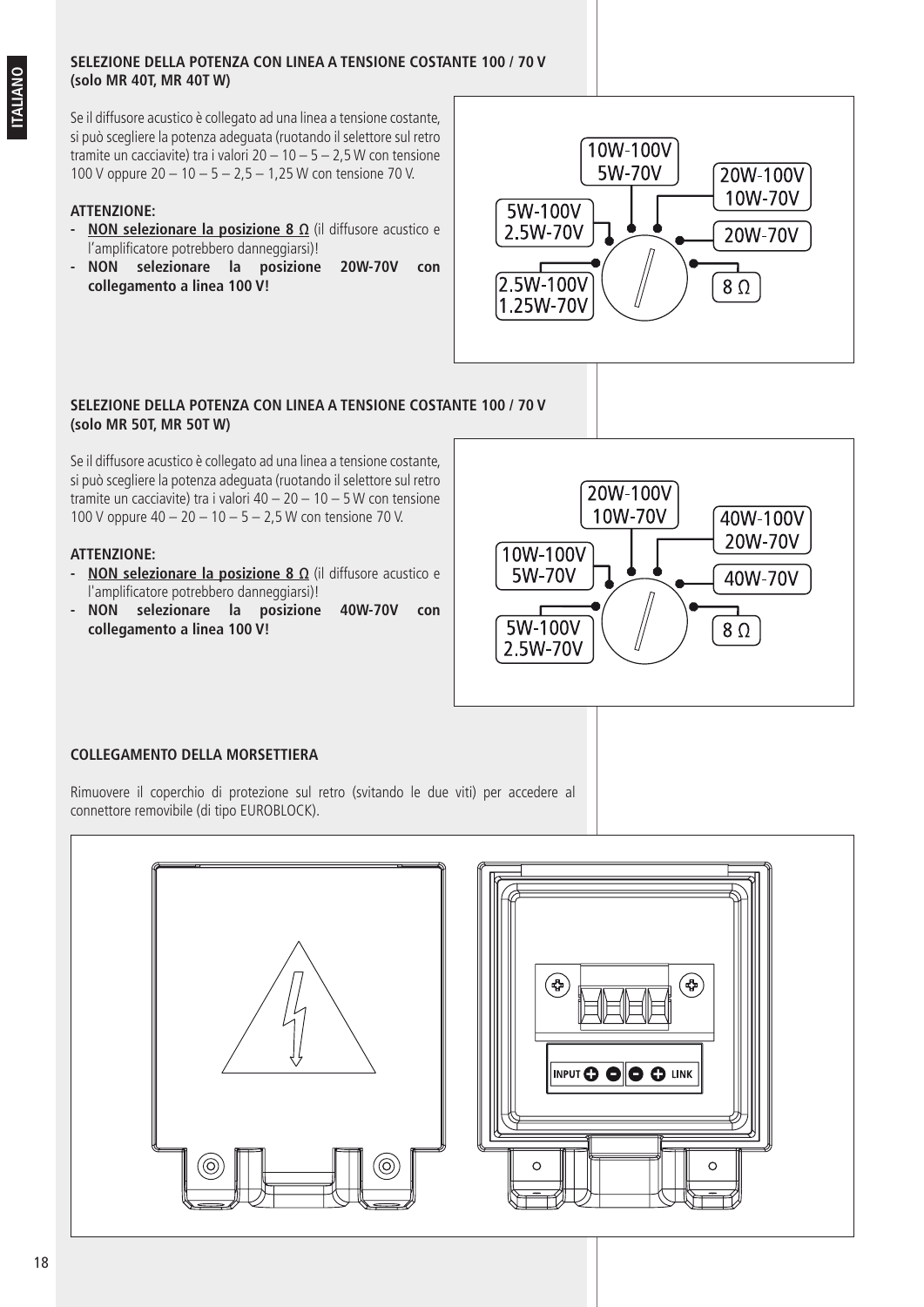I due contatti INPUT (+ e –) permettono il collegamento del cavo d'ingresso, i due contatti LINK (+ e –) di un eventuale cavo d'uscita per la connessione in parallelo di altri diffusori acustici.

Sezione utilizzabile dei conduttori: da 0,75 mm² a 2,5 mm².

- 1.Collegare il conduttore positivo della linea all'ingresso **INPUT +**.
- 2.Collegare il conduttore negativo della linea all'ingresso **INPUT –**.
- 3. Se necessario, collegare allo stesso modo il cavo d'uscita (destinato alla connessione in parallelo di altri diffusori acustici) ai contatti **LINK +** e **LINK –**.

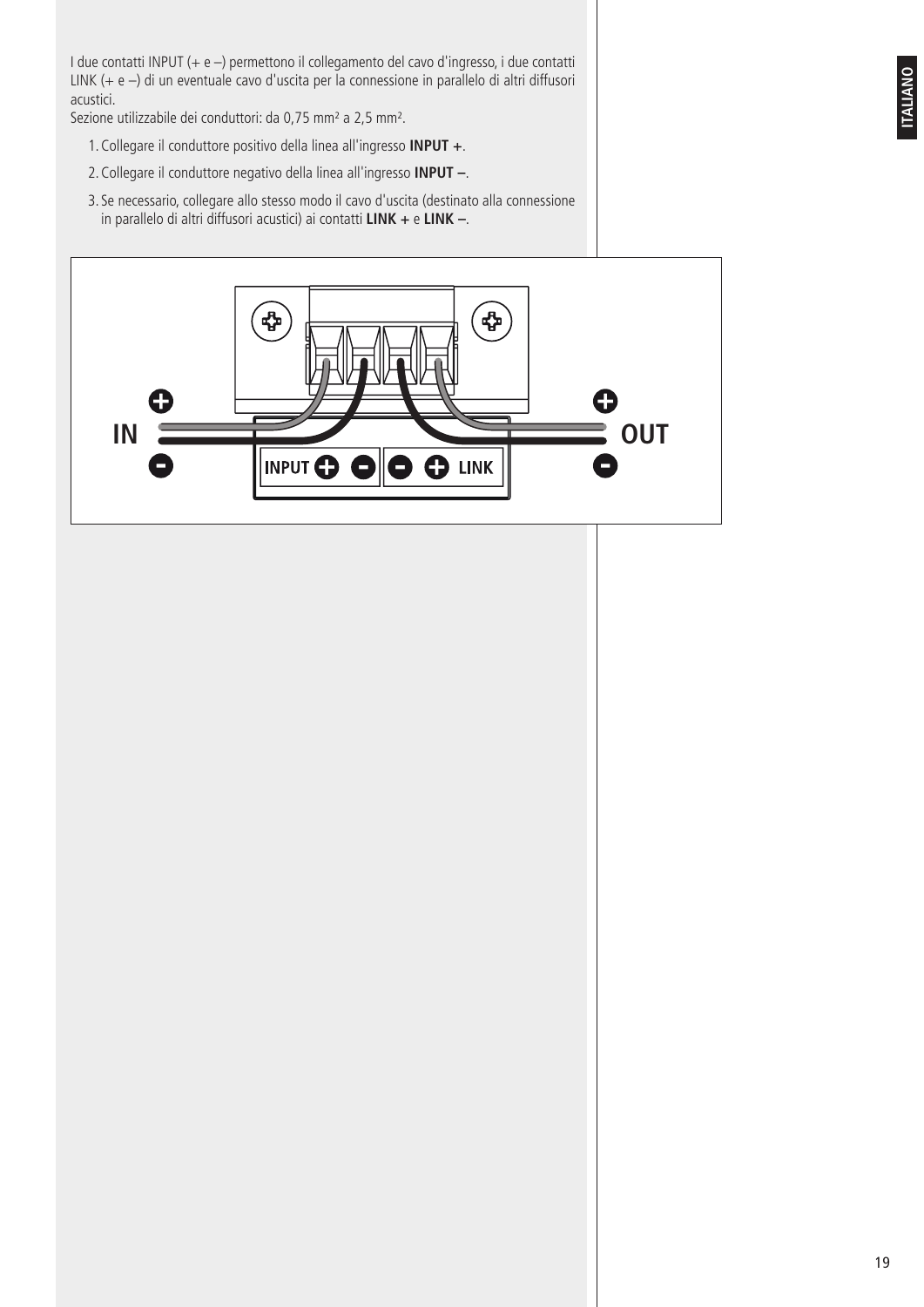## **INSTALLAZIONE**



NOTA: Installare ogni diffusore acustico in modo stabile <sup>e</sup> sicuro, così da evitare qualsiasi condizione di pericolo per <sup>l</sup>'incolumità di persone <sup>o</sup> strutture.

Controllare che la struttura di supporto (es. la parete, il soffitto, ecc.) abbia le necessarie caratteristiche meccaniche, tali da consentirle di sopportare il peso del diffusore acustico senza il pericolo di cadute.

PRIMA DI INSTALLARE I DIFFUSORI ACUSTICI, CONTROLLARE TUTTI I COMPONENTI UTILIZZATI PER IL FISSAGGIO, I QUALI non devono presentare danni, deformazioni, corrosioni e/o parti mancanti <sup>o</sup> danneggiate che possono ridurre la sicurezza dell'installazione.



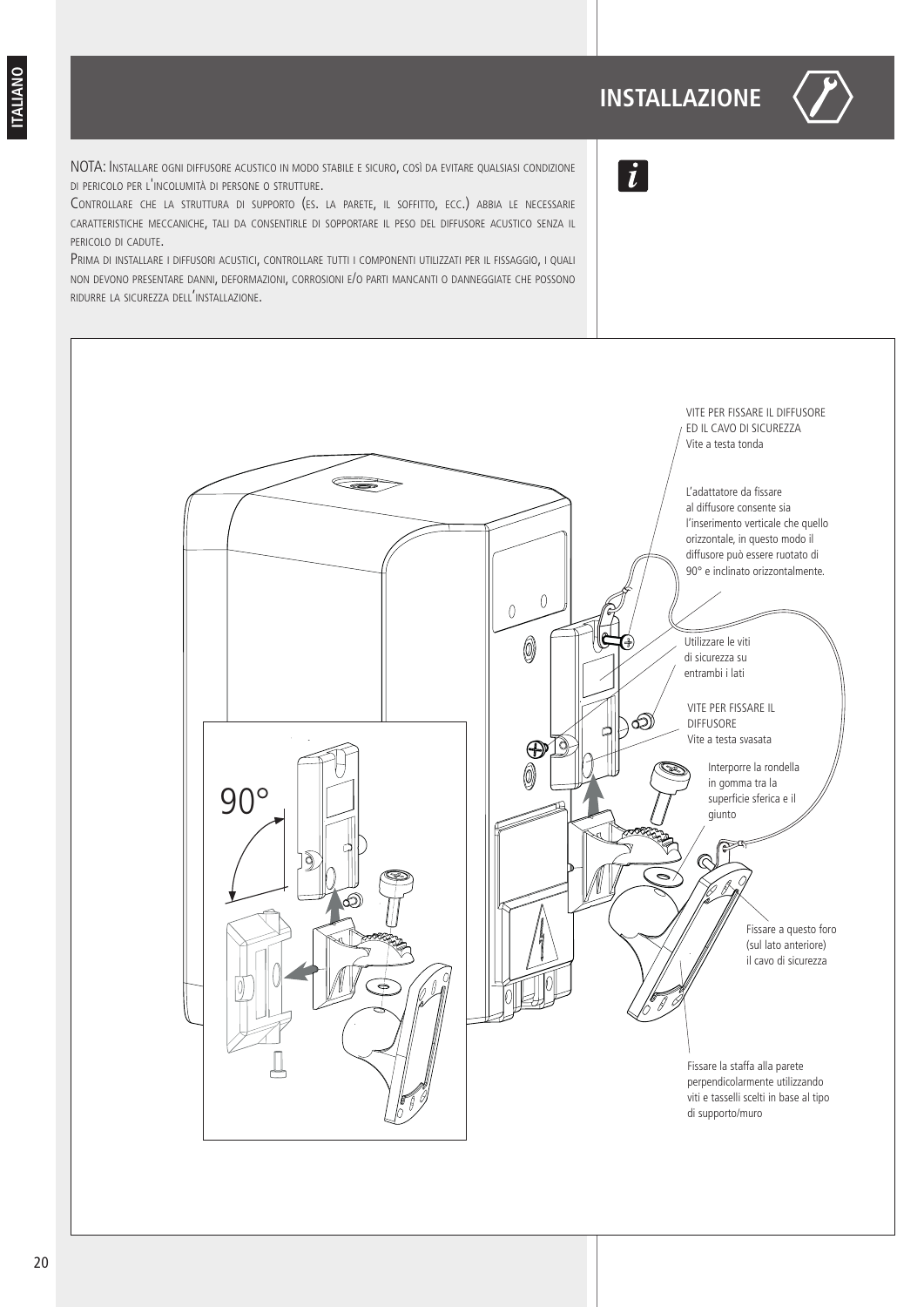# **DATI TECNICI**

|                                                                             | MR 40, MR 40 W                                                         | MR 40T, MR 40T W                                                 | MR 50, MR 50 W                                                         | MR 50T, MR 50TW                                                |  |  |  |
|-----------------------------------------------------------------------------|------------------------------------------------------------------------|------------------------------------------------------------------|------------------------------------------------------------------------|----------------------------------------------------------------|--|--|--|
| DATI ACUSTICI / ELETTRICI                                                   |                                                                        |                                                                  |                                                                        |                                                                |  |  |  |
| Trasduttore basse frequenze:                                                | woofer 4" (bobina 1")                                                  |                                                                  | woofer 5" (bobina 1")                                                  |                                                                |  |  |  |
| Trasduttore alte frequenze:                                                 | tweeter a cupola 1" (bobina 0,8")                                      |                                                                  | tweeter a cupola 1" (bobina 0,8")                                      |                                                                |  |  |  |
| Risposta in frequenza (-10 dB):                                             |                                                                        | 70 Hz ÷ 20 kHz                                                   | 60 Hz $\div$ 20 kHz                                                    |                                                                |  |  |  |
| Angolo di copertura oriz. (- 6 dB):                                         | 110°                                                                   |                                                                  | 110°                                                                   |                                                                |  |  |  |
| Angolo di copertura vert. (- 6 dB):                                         | $100^\circ$                                                            |                                                                  | $100^\circ$                                                            |                                                                |  |  |  |
| Sensibilità (1 W, 1 m):                                                     |                                                                        | 86 dB                                                            | 87 dB                                                                  |                                                                |  |  |  |
| Max. pressione sonora (1 m)<br>(max. potenza con collegamento 8 $\Omega$ ): | 108 dB                                                                 |                                                                  | 110 dB                                                                 |                                                                |  |  |  |
| Potenza:                                                                    | 40 W (RMS)                                                             | 100V: 20-10-5-2,5W<br>70V: 20-10-5-2,5-1,25 W<br>8 Ω: 40 W (RMS) | 60 W (RMS)                                                             | 100V: 40-20-10-5 W<br>70V: 40-20-10-5-2,5 W<br>8 Ω: 60 W (RMS) |  |  |  |
|                                                                             |                                                                        |                                                                  |                                                                        |                                                                |  |  |  |
| Impedenza nominale d'ingresso:                                              | 8Ω                                                                     | $8 - 250 - 500 \Omega$<br>$1 - 2 - 4 k\Omega$                    | 8Ω                                                                     | $8 - 125 - 250 \Omega$<br>$0,5 - 1 - 2 k\Omega$                |  |  |  |
| Frequenza crossover:                                                        | 3 kHz                                                                  |                                                                  | 3 kHz                                                                  |                                                                |  |  |  |
| Filtro passivo:                                                             | 12/12 dB/ottava                                                        |                                                                  | 12/12 dB/ottava                                                        |                                                                |  |  |  |
| Frequenza di accordo bass reflex:                                           | 80 Hz                                                                  |                                                                  | 65 Hz                                                                  |                                                                |  |  |  |
| Protezione alte frequenze:                                                  | Dinamica (LICC)                                                        |                                                                  | Dinamica (LICC)                                                        |                                                                |  |  |  |
| Connettore:                                                                 | removibile di tipo EUROBLOCK                                           |                                                                  | removibile di tipo EUROBLOCK                                           |                                                                |  |  |  |
| <b>DATI FISICI</b>                                                          |                                                                        |                                                                  |                                                                        |                                                                |  |  |  |
| Materiale del corpo:                                                        | Plastica autoestinguente                                               |                                                                  | Plastica autoestinguente                                               |                                                                |  |  |  |
| Griglia frontale di protezione:                                             | Metallo zincato verniciato                                             |                                                                  | Metallo zincato verniciato                                             |                                                                |  |  |  |
| Accessorio incluso installazione:<br>Supporto a snodo per parete            |                                                                        | Supporto a snodo per parete                                      |                                                                        |                                                                |  |  |  |
| Inserti filettati per fissaggio accessori:                                  | 4 x M6                                                                 |                                                                  | 4 x M6                                                                 |                                                                |  |  |  |
| Colore:                                                                     | MR 40, MR 40T: nero (RAL 9005)<br>MR 40 W, MR 40T W: bianco (RAL 9003) |                                                                  | MR 50, MR 50T: nero (RAL 9005)<br>MR 50 W, MR 50T W: bianco (RAL 9003) |                                                                |  |  |  |
| Peso netto:                                                                 | $2,2$ kg                                                               | $2,3$ kg                                                         | $3,8$ kg                                                               | $4,0$ kg                                                       |  |  |  |
| Dimensioni (l, h, p):<br>154 mm, 216 mm, 135 mm                             |                                                                        | 187 mm, 270 mm, 167 mm                                           |                                                                        |                                                                |  |  |  |

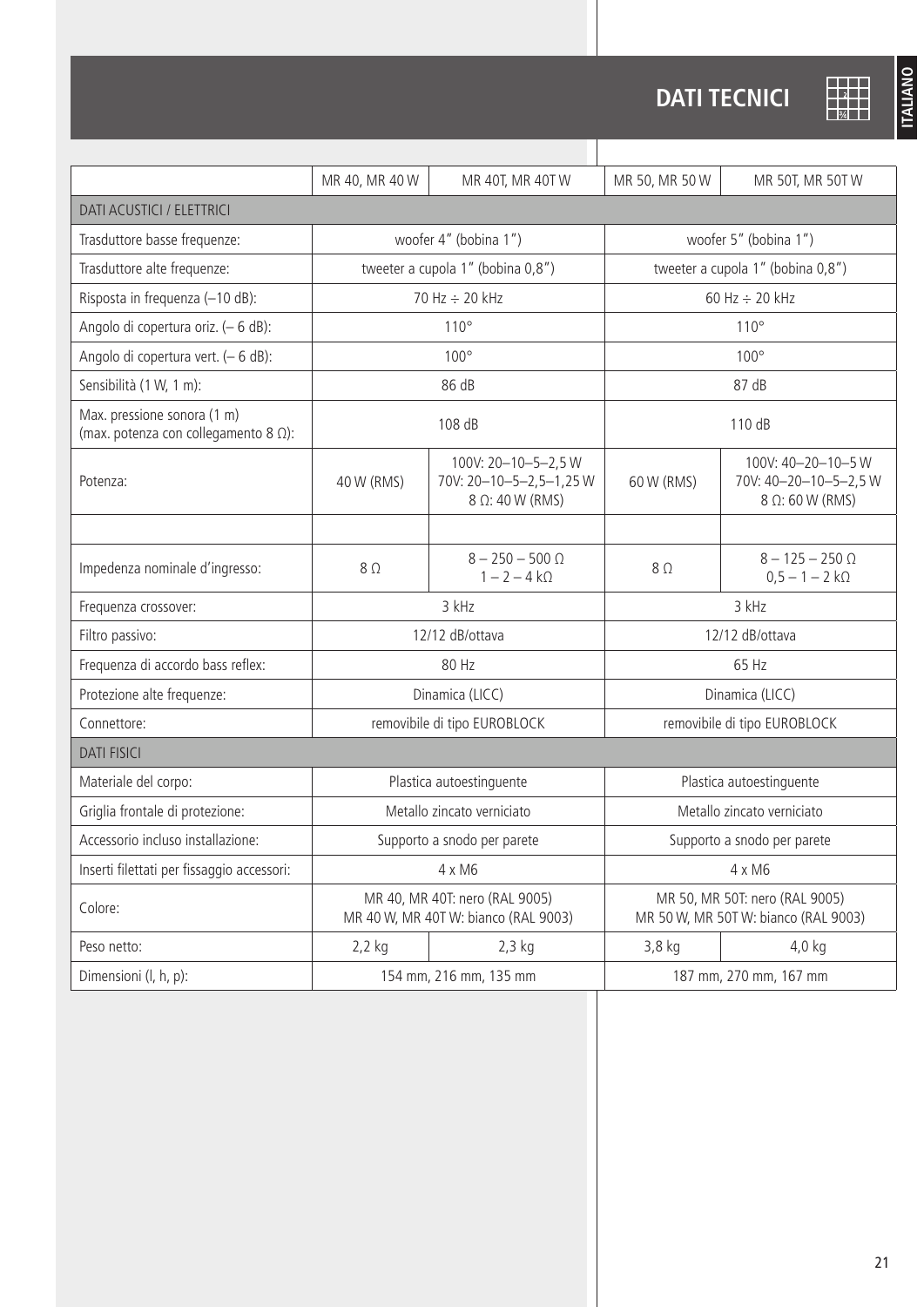**ITALIANO**

#### **MR 40T, MR 40T W**







**MR 50T, MR 50T W** 63.5 [2.50]  $\overline{\Theta}$ 269.7 [10.62] ⊅ [26.9 [4.99] Ø  $\frac{\angle 1}{\text{C}}$ Ÿ  $7$  [.28] 167 [6.57] 186.4 [7.34]  $91 [3.58]$ M<sub>6</sub>  $\overline{\phi}$ 1